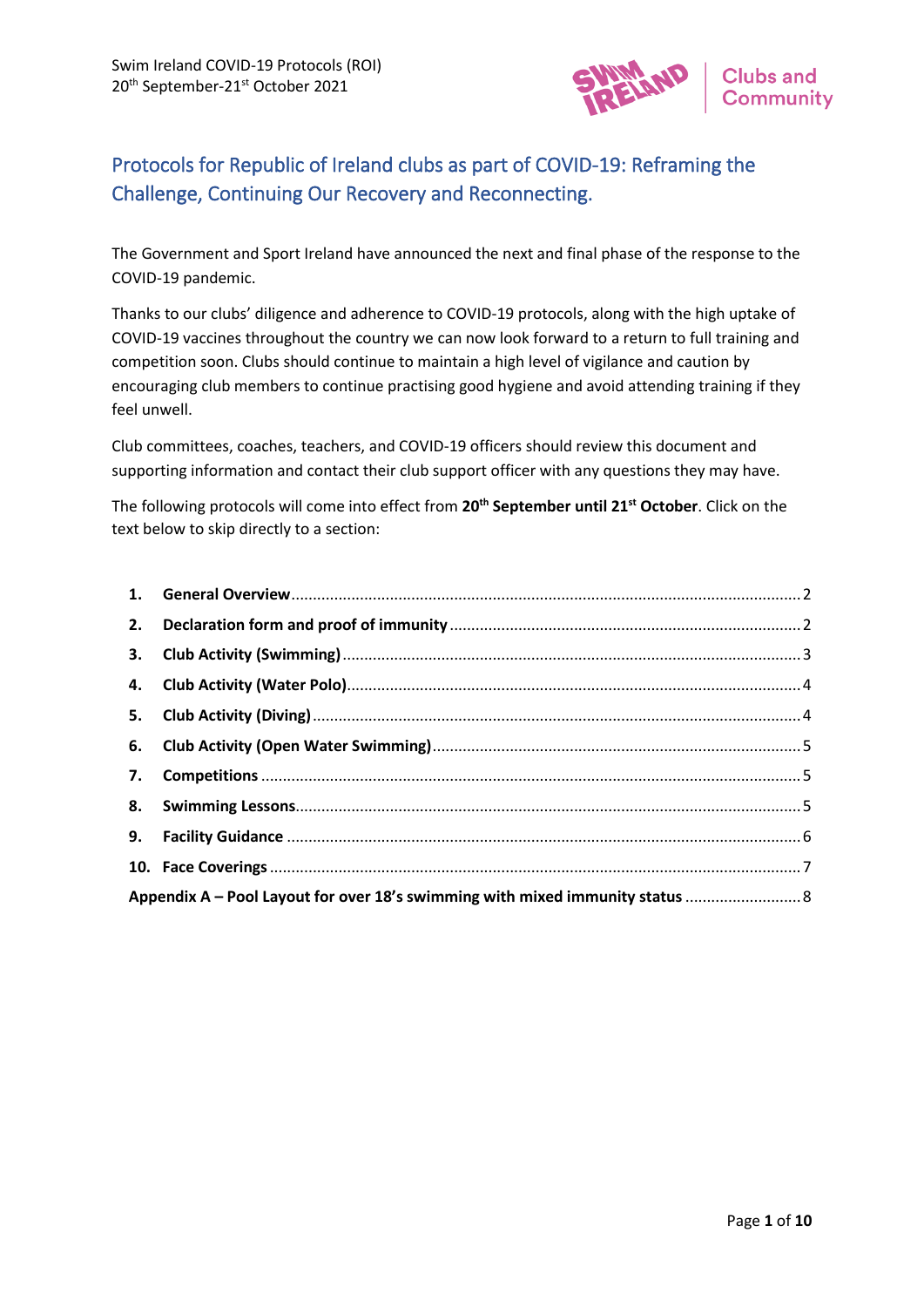

### <span id="page-1-0"></span>1. General Overview

- Where car-pooling or public transport is being used individuals should take protective measures such as wearing face coverings.
- A register of attendance is required for every session for contact tracing and safeguarding purposes. The coach on duty should also have access to emergency contact details for all participants
- Clubs must have a COVID-19 Officer on duty at every training session. Clubs with under 18's must have a person on duty. One person may fulfil both of these roles if they meet the COVID-19 Officer requirements. In adult only clubs/ sessions the coach or a nominated athlete may act as the COVID-19 officer as part of their normal duties/ activities if they meet the COVID-19 Officer requirements.

### <span id="page-1-1"></span>2. Declaration form and proof of immunity

- All club members attending training sessions, including athletes, coaches, COVID-19 officer, persons of duty etc. are required to complete and return the updated declaration form to their club by Friday  $17<sup>th</sup>$  September, to enable clubs to best plan their ongoing training programme. **This is a once off form that will remove the requirement for daily self-report screening forms.**
- In line with GDPR best practise the declaration forms should be held until 30<sup>th</sup> October 2021, after which time they should be safely and securely destroyed.
- Declaration forms can be administered in paper or online format (online recommended).
- Club members over 18 in ROI will be asked to indicate their COVID-19 immunity status.
- Club members from NI attending training or events in ROI will be required to provide proof of immunity.
- COVID-19 immunity is defined on [www.gov.ie](http://www.gov.ie/) as fully vaccinated or recovered from COVID-19 within previous 6 months.
- Your HSE Vaccination Card or your [EU Digital COVID Certificate](https://www.gov.ie/en/publication/3a698-eu-digital-covid-certificate/) (provides proof of recovery and vaccination) is acceptable as proof of immunity. Facilities and clubs may also ask for Photo ID for verification purposes.
- If club members (over 18) do not disclose their immunity status these members must be treated as not being immune and the club should follow mixed immunity protocols.
- Clubs should engage with their facility in advance to understand their procedures and advise members of any changes.
- Club members under 18 may be asked for proof of age by their facility, this should be agreed with facility in advance if required.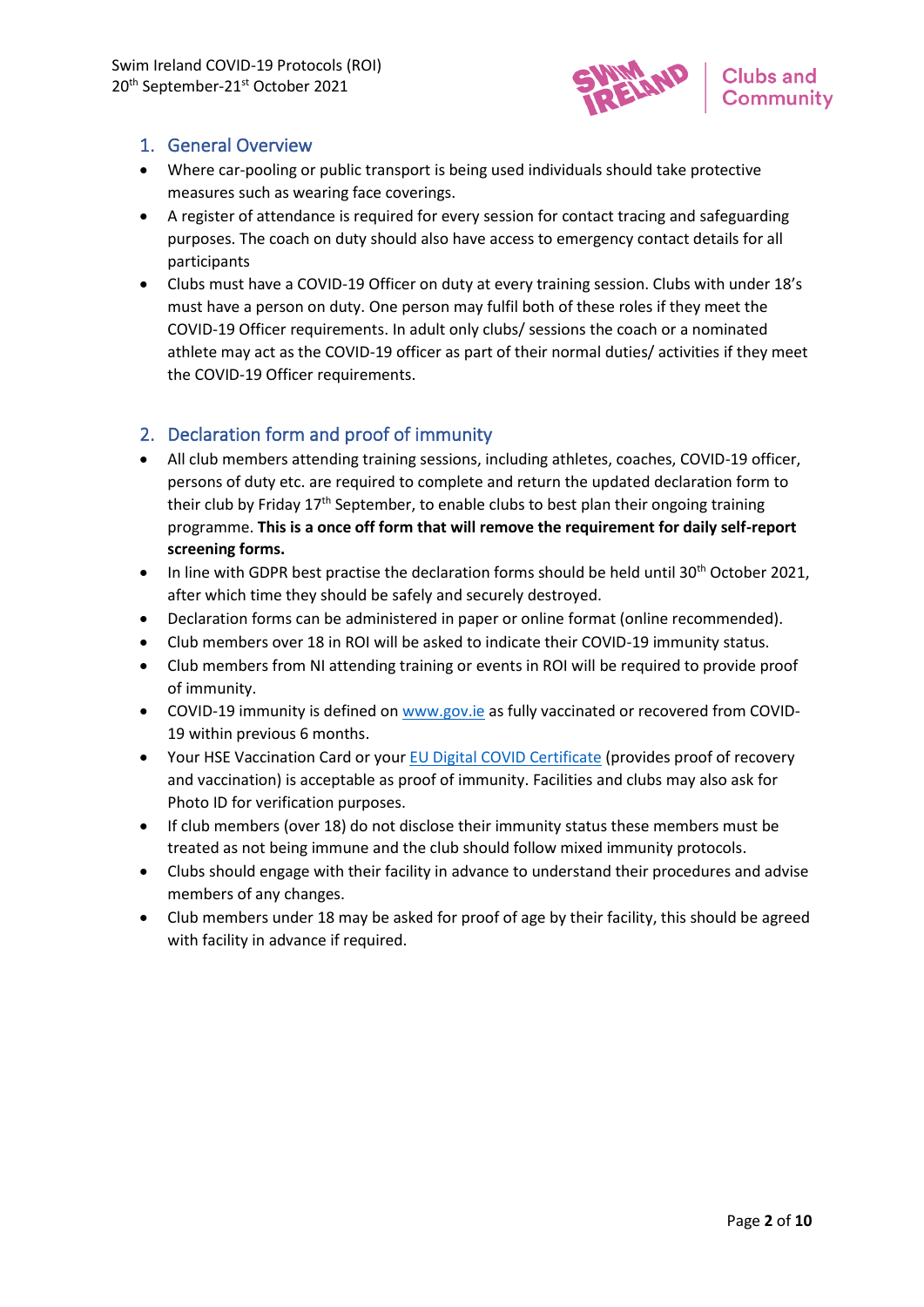

# <span id="page-2-0"></span>3. Club Activity (Swimming)

- The following protocols are effective from  $20<sup>th</sup>$  September until  $21<sup>st</sup>$  October
- Clubs should engage with their facility in advance to understand and agree procedures for the club, including requirement to present proof of immunity and identification. Members should be advised of any changes.

### Under 18's

- Social distancing should be maintained when swimmers are not engaged in activity, i.e., while on poolside, changing rooms etc.
- Social distancing is not required whilst in the swimming pool for this age group. Clubs should conduct a risk assessment to decide how many swimmers are suitable to be in each lane. This may vary between squad and sessions depending on:
	- Age of athletes
	- Ability of athletes
	- No. of coaches on deck
	- Type of session
	- Length of pool
	- Width of lanes
- Clubs and coaches should communicate any change to the current set up with their swimmers in advance.
- Personal training equipment should not be shared with others and should be clearly labelled.
- Shared equipment such as diving blocks should be cleaned between swimmers using them (chlorinated water will suffice).

### Over 18's

• Where all swimmers can provide of immunity, social distancing is not required whilst in the swimming pool. Where swimmers have mixed immunity clubs should continue with previous protocols until 22nd October 2021.

| <b>Full immunity (all swimmers)</b>                                                                                                                                                                                                                        | <b>Mixed immunity</b>                                                                                                                                                                                                                                                           |
|------------------------------------------------------------------------------------------------------------------------------------------------------------------------------------------------------------------------------------------------------------|---------------------------------------------------------------------------------------------------------------------------------------------------------------------------------------------------------------------------------------------------------------------------------|
| Clubs should conduct a risk assessment to<br>decide how many swimmers are suitable to<br>be in each lane. This may vary between<br>squad and sessions depending on:<br>Age of athletes<br>Ability of athletes<br>No. of coaches on deck<br>Type of session | Clubs should operate on the following<br>protocols (see Appendix A):<br>20 metre pool – option 1: 2 pods of 3,<br>option 2: 1 pod of 6<br>25 metre pool – option 1: 2 pods of 4,<br>option 2: 1 pod of 6<br>50 metre pool – option 1: 2 pods of 5,<br>п<br>option 2: 1 pod of 6 |
| Length of pool<br>Width of lanes                                                                                                                                                                                                                           |                                                                                                                                                                                                                                                                                 |

- Social distancing should be maintained when swimmers are not engaged in activity, i.e., while on poolside, changing rooms etc.
- Clubs and coaches should communicate any change to the current set up with their swimmers in advance.
- Personal training equipment should not be shared with others.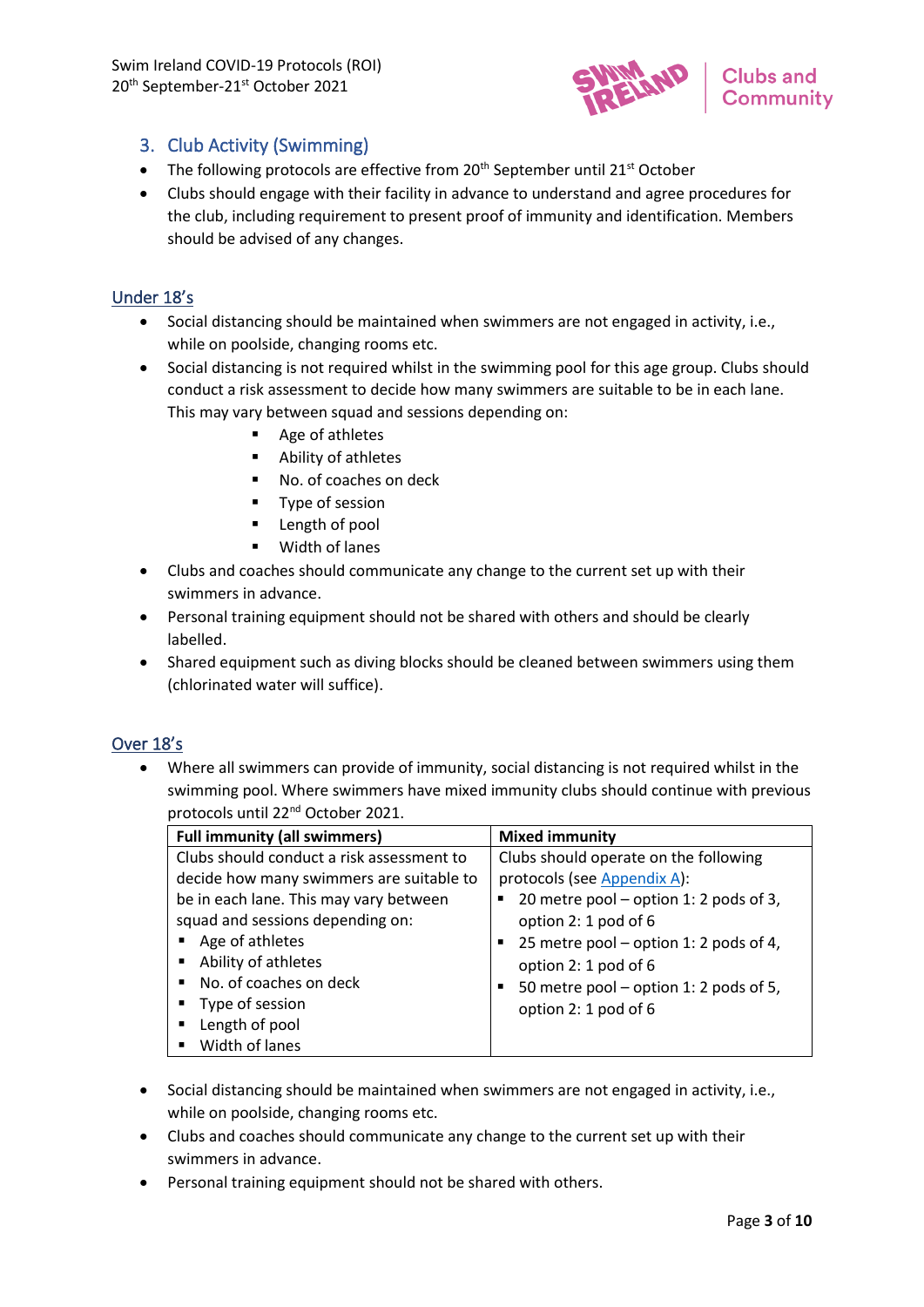

Shared equipment such as diving blocks should be cleaned between swimmers using them (chlorinated water will suffice).

## <span id="page-3-0"></span>4. Club Activity (Water Polo)

- The following protocols are effective from 20th September until 21st October
- Clubs should engage with their facility in advance to understand and agree procedures for the club, including requirement to present proof of immunity and identification. Club members should be advised of any changes.

### Under 18's

- Social distancing should be maintained when swimmers are not engaged in activity, i.e., while on poolside, changing rooms etc.
- Contact training and match play is permitted.
- Under 18's are not required to provide proof of immunity for training and match play.

### Over 18's

- Social distancing should be maintained when swimmers are not engaged in activity, i.e., while on poolside, changing rooms etc.
- Where all players can provide proof of immunity, contact training and match play are permitted.
- Where players have mixed immunity status, a maximum of 6 players are permitted per pod, contact training and match play is not permitted. Multiple pods will be permissible, and clubs should consider the overall size of the pool. Substantial social distancing between individual pods must be implemented.

#### Match play

- Social distancing should be maintained when swimmers are not engaged in activity, i.e., while on poolside, substitutes on bench, changing rooms etc.
- All team staff, including referees must be fully vaccinated, and should wear face coverings.
- Where players are under 18, match play is permitted, and proof of immunity is not required.
- Where players are over 18 and can provide proof of immunity, match play is permitted.
- All players over 18 from **Northern Ireland**, playing a match in the Republic of Ireland must provide proof of immunity to the facility.
- We advise no spectators to attend matches until 22<sup>nd</sup> October 2021. Where clubs want to allow spectators at matches, they must liaise with their facility directly in relation to their specific protocols and requirements.

### <span id="page-3-1"></span>5. Club Activity (Diving)

- The following protocols are effective from  $20<sup>th</sup>$  September until  $21<sup>st</sup>$  October
- Clubs should engage with their facility in advance to understand and agree procedures for the club, including requirement to present proof of immunity and identification. Club members should be advised of any changes.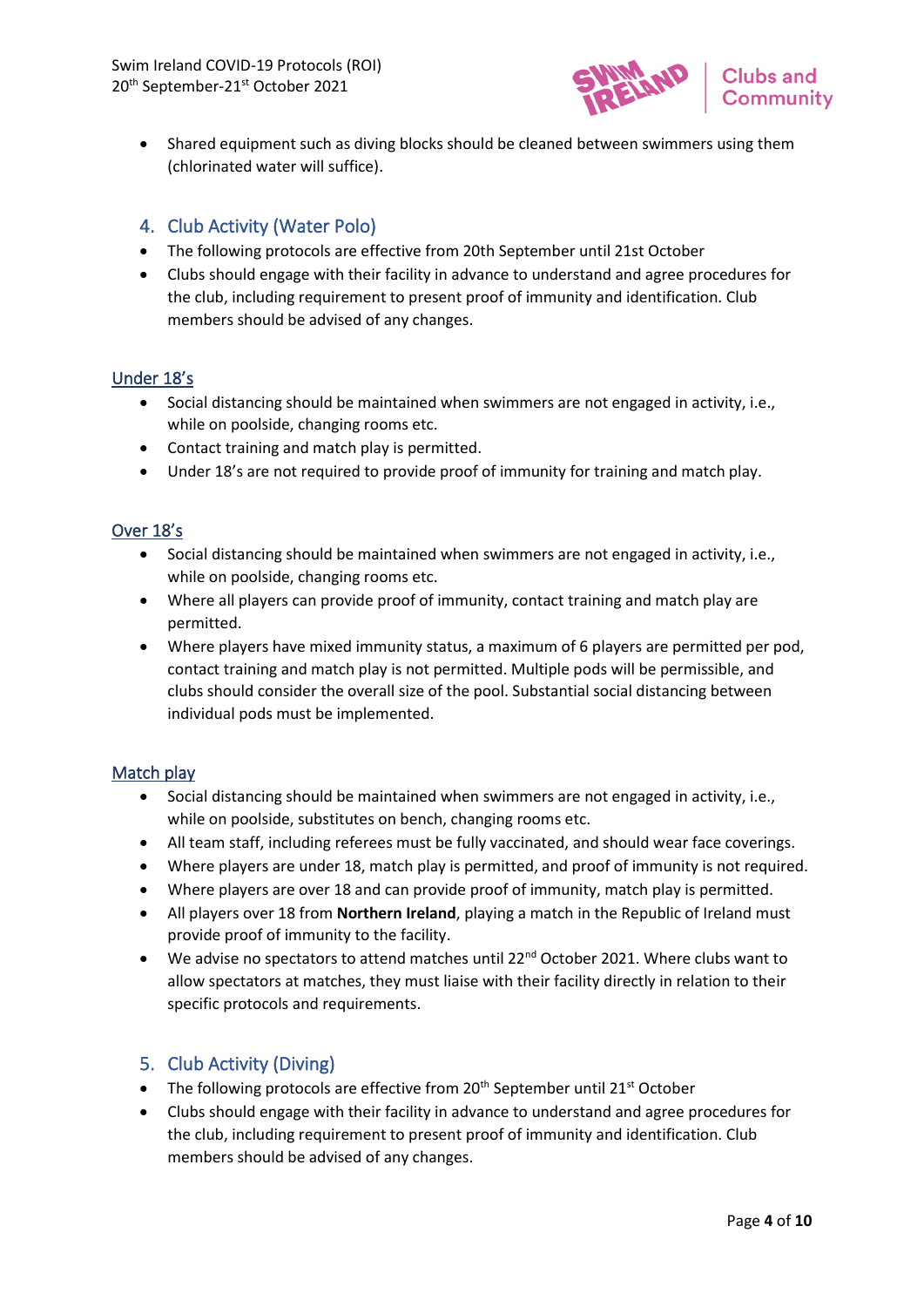

- Social distancing should be maintained when swimmers are not engaged in activity, i.e., while on poolside, changing rooms etc.
- Shared equipment such as diving platforms should be cleaned between divers using them (chlorinated water will suffice).
- Where divers are over 18 and are mixed, i.e., not all have proof of immunity, pods of 6 divers should be implemented.

### <span id="page-4-0"></span>6. Club Activity (Open Water Swimming)

- The following protocols are effective from  $20<sup>th</sup>$  September onwards.
- Restrictions on outdoor group activities for participants will be removed.
- Swimmers should continue to exercise caution both in relation to COVID-19 and open water swimming when engaging in open water swimming.

#### <span id="page-4-1"></span>7. Competitions

- The following protocols are effective from  $20<sup>th</sup>$  September until  $21<sup>st</sup>$  October.
- Clubs should engage with their facility in advance to understand and agree procedures for the club, including requirement to present proof of immunity and identification. Club members should be advised of any changes.

#### **Swimming**

- No Regional or National Competitions with more than 50 entrants will take place prior to 22<sup>nd</sup> October 2021.
- No inter club or open club competitions with more than 50 entrants may take place prior to 22<sup>nd</sup> October 2021, if this is agreed with the facility.
- A revised season plan has been issued to the regions and updated on the Swim Ireland website.
- Clubs may run in house skills challenges/time trials from September 20<sup>th</sup> 2021, in line with club activity protocols above.

#### Water Polo

• Matches will resume from the  $20<sup>th</sup>$  September in line with protocols issued by the National Water Polo Committee and club activity protocols above.

### <span id="page-4-2"></span>8. Swimming Lessons

- Swimming lesson providers can revert to pre-COVID-19 procedures, based on a 3-metre squared per swimmer bather load calculation and must risk assess accordingly.
- All lesson capacities must be based on a facility specific risk assessment considering the change in protocols for under 18's and over 18's.
- Social distancing is not required for children under 18 whilst participating in the swimming lessons.
- Swimming teachers who can provide proof of immunity may work in closer proximity with swimmers.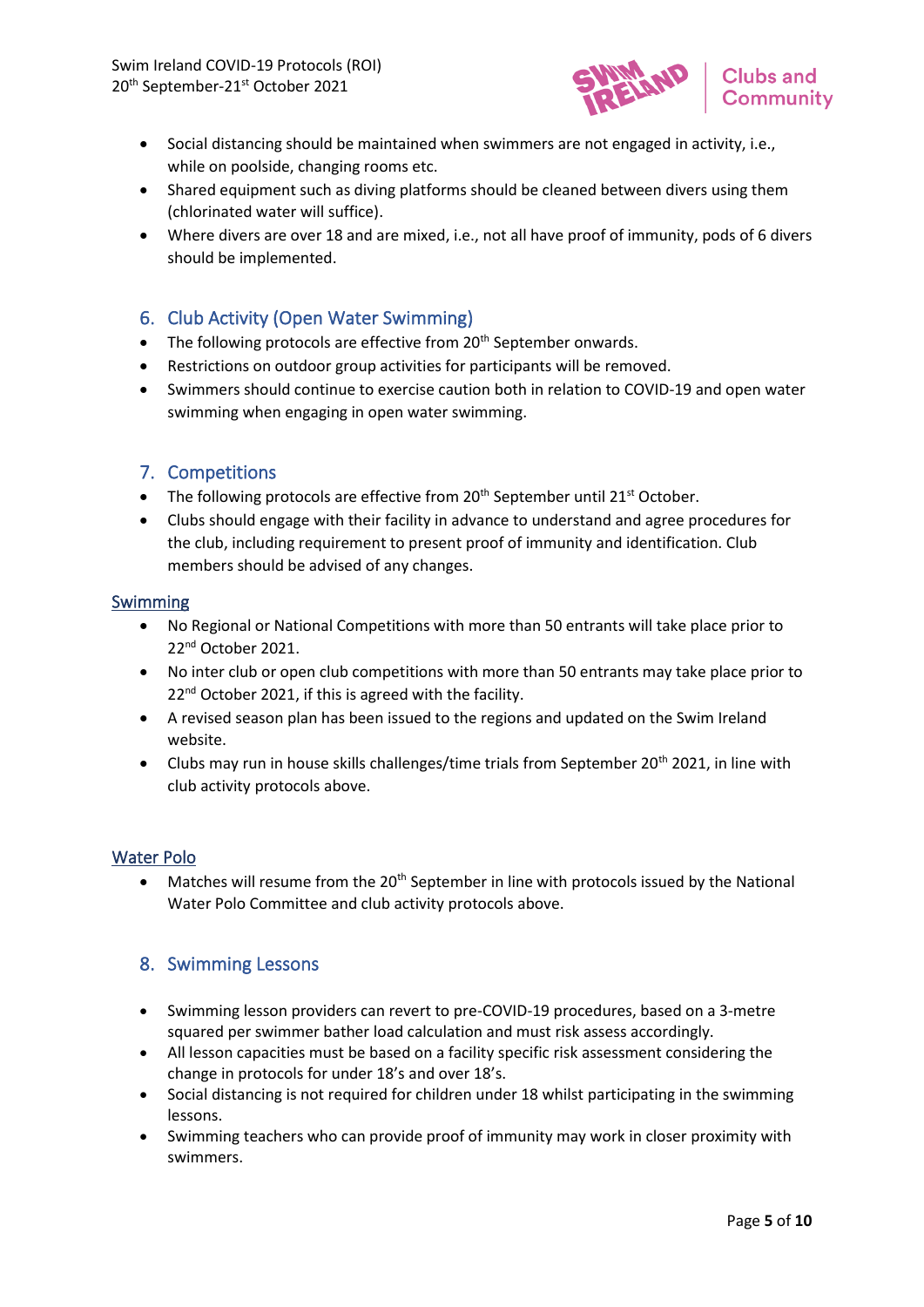

- Teachers who cannot provide proof of immunity must remain 2m socially distanced and continue teaching from the pool deck.
- It is recommended that any lessons returning for the first-time following closures should have a water safety focus for the first few weeks. Lessons should focus specifically on core aquatic skills rather than stroke specific.
- Facilities are advised to continue staggered start times to ensure customers can move easily around the facilities whilst socially distanced.
- Lesson providers should continue to have a COVID-19 Officer on duty at all times. This individual can now also be responsible for teaching a class.

### <span id="page-5-0"></span>9. Facility Guidance

#### General

- Most risk in facility/pool setting is linked to time spent out of the pool (arrival, registration, changing, showering, exiting etc.) compared to time spent in the pool. Clubs and individuals should minimise their time out of the pool, limit interactions, remove potential for congestion etc.
- Where possible, a one-way system should be implemented for transit through the facility (facility dependent)
- Access to changing rooms is permitted, with protective measures in place, such as wearing face coverings and maintaining social distancing (facility dependent)
- Spectators are permitted up to 60% capacity with appropriate protective measures for individuals with proof of immunity (facility dependent). We recommend that clubs refrain from inviting spectators until 22<sup>nd</sup> October and should seek advice from their facility.

#### Entry and exit

- Clubs should formulate a staggered entry and exit system with their participants.
- Sufficient buffer time should be planned between different participants entering & exiting facility.
- Adhere to social distancing requirements on entry and exit.
- Avoid loitering or congregating at facility entrance.
- On entry & exit, individuals should use the hand sanitizer provided.

#### Changing Rooms and Showers

- Where possible participants should arrive ready to train, with swimwear on underneath clothes.
- Transit through changing rooms should be staggered and social distancing should be adhered to.
- COVID-19 officer should ensure shower protocols are fully communicated to all members where facility is allowing the use of showers
- Clubs should engage with their facilities to agree a well-managed, appropriate, and safe use of changing rooms.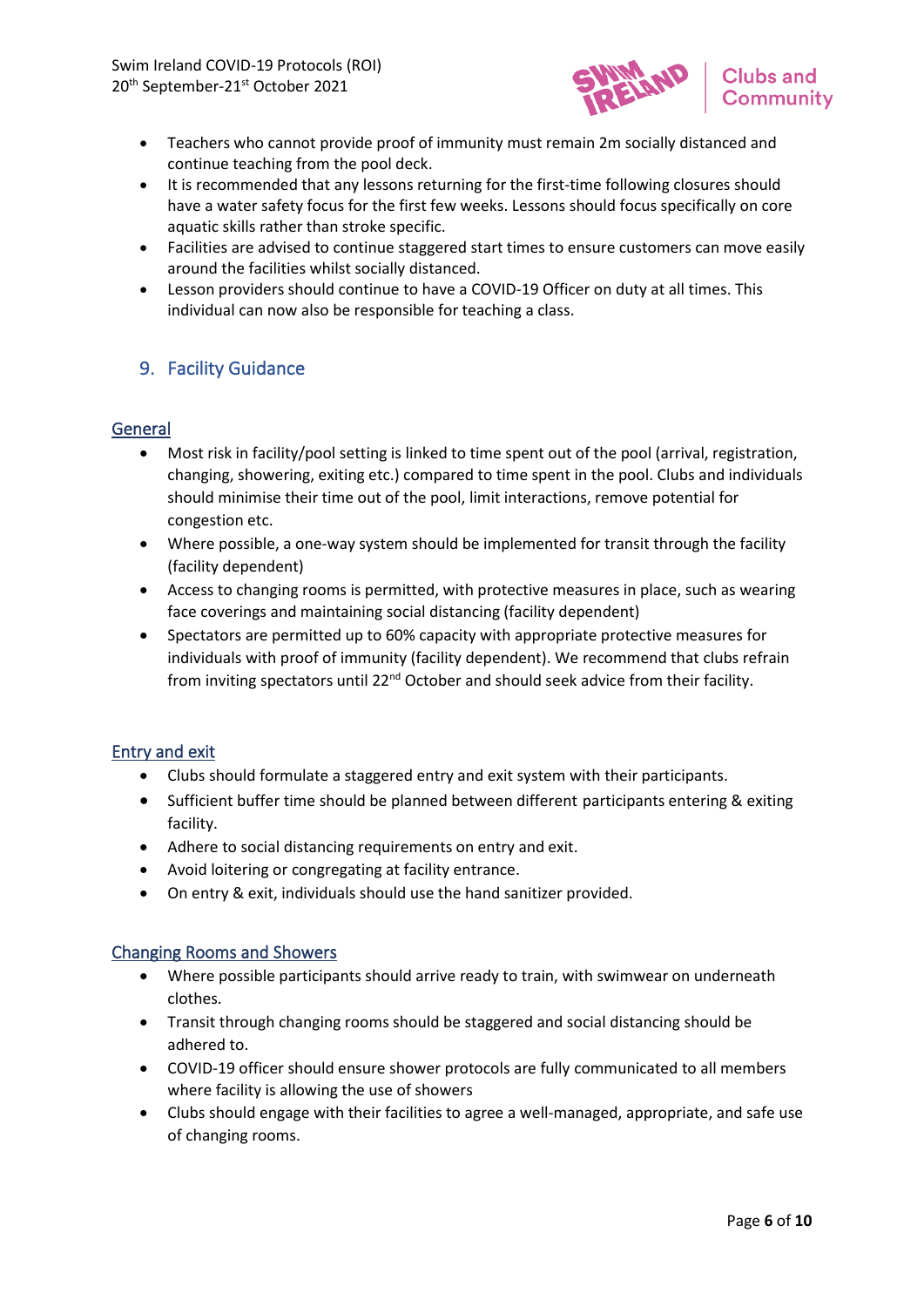

# <span id="page-6-0"></span>10. Face Coverings

- COVID-19 is mainly spread through close contact and droplets that come from your nose and mouth. For example, when you cough, sneeze, or talk loudly. Wearing a face covering reduces the spread of these droplets and aerosols. It also helps stop the spread of the virus from people who may not know they have it.
- Face coverings are not recommended for children under the age of 13, but some children may choose to wear one.
- Any individual (13 years +) entering a facility should wear a face covering until they are ready to commence training. Some facilities may require all individuals to wear face coverings. Contact your facility in advance to ensure you understand their requirements.
- All persons on deck to wear face coverings until all participants have entered the water.
- Participants should wear a face covering if leaving the pool to use the toilet etc.
- It is recommended that participants bring a small zip lock or clip seal bag with their name printed on to store their face covering whilst in the pool.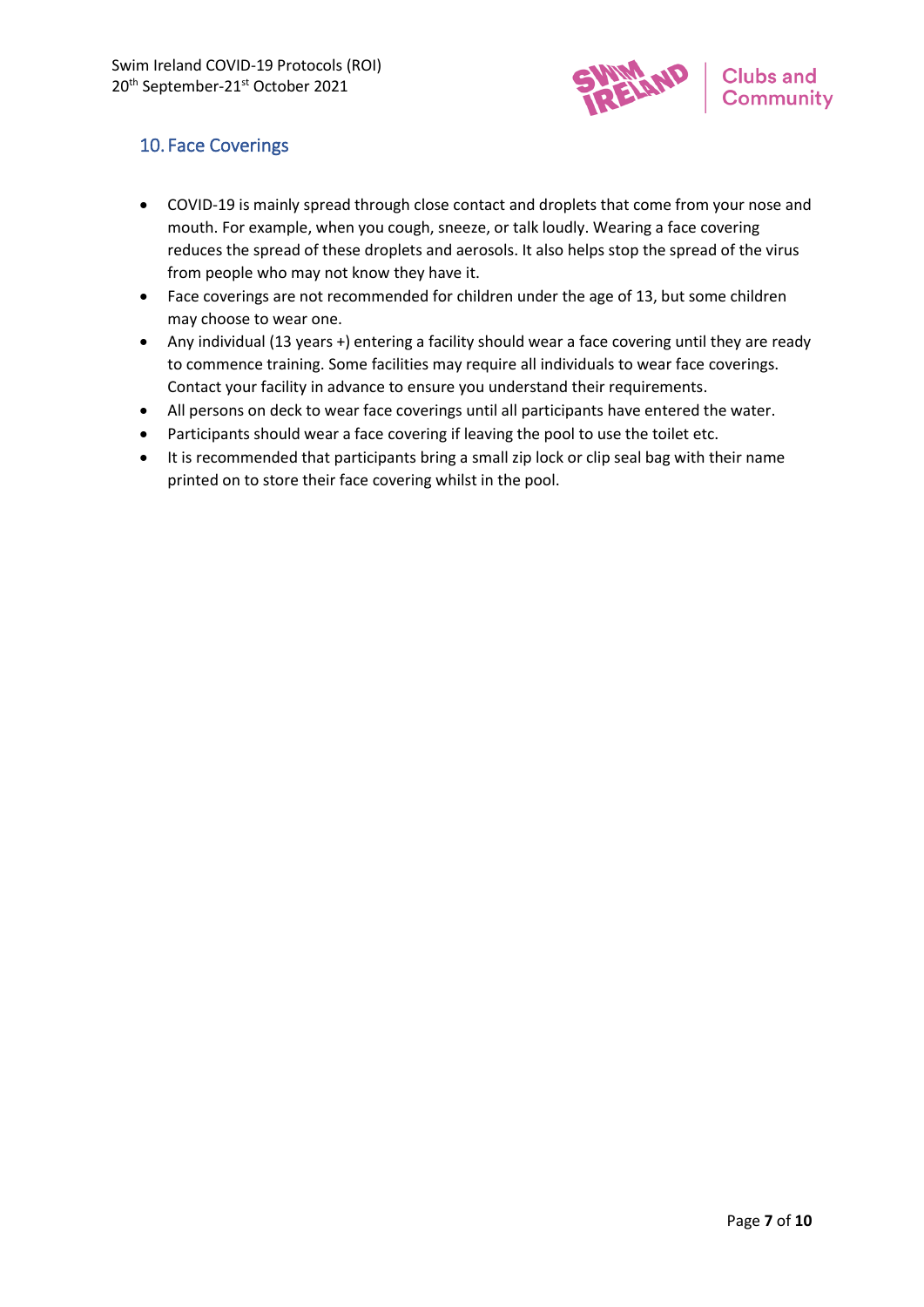

# <span id="page-7-0"></span>Appendix A – Pool Layout for over 18's swimming with mixed immunity status

#### **20 metre pool set up**



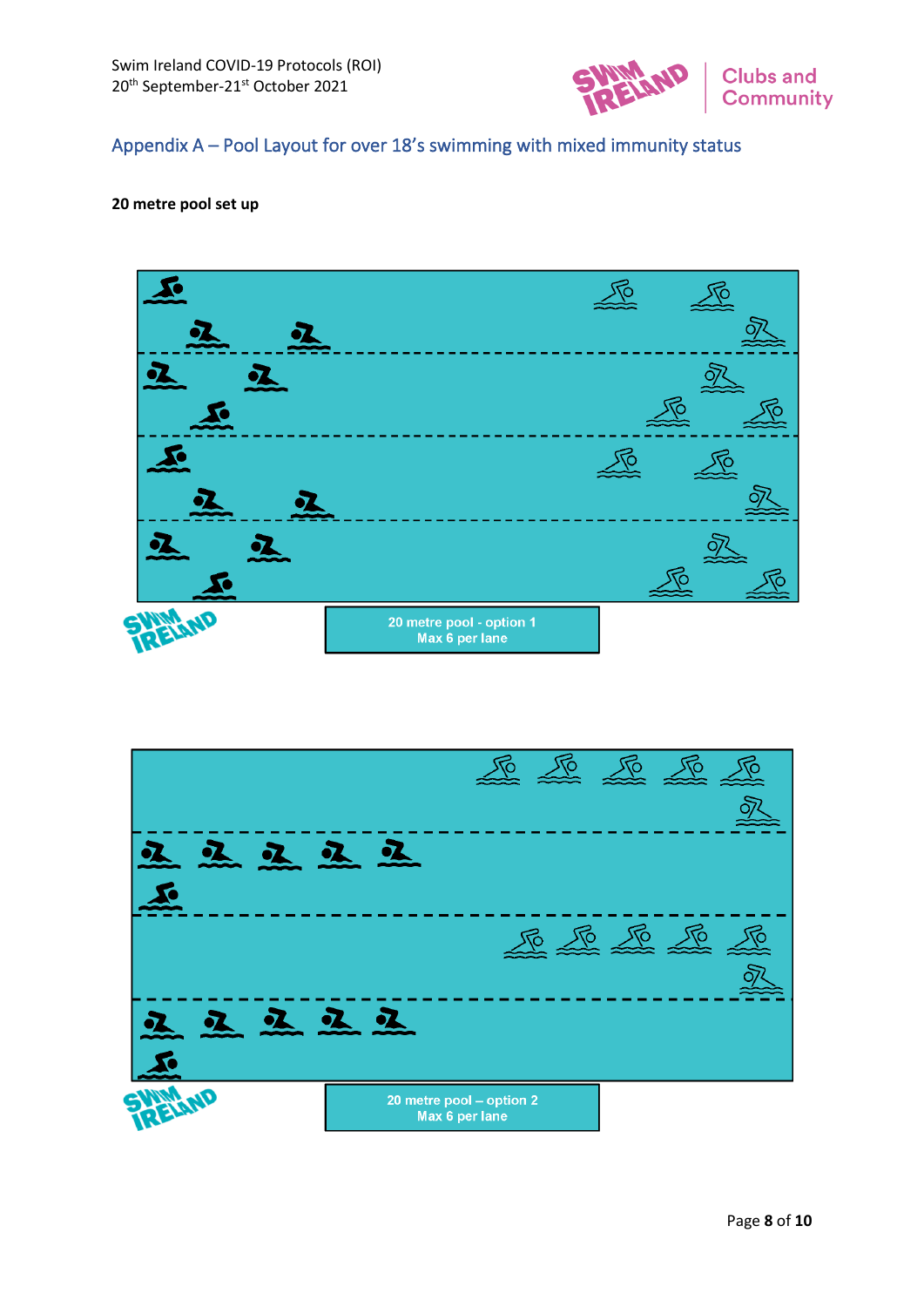

# Pool Layout for over 18's swimming with mixed immunity status

### **25 metre pool set up**